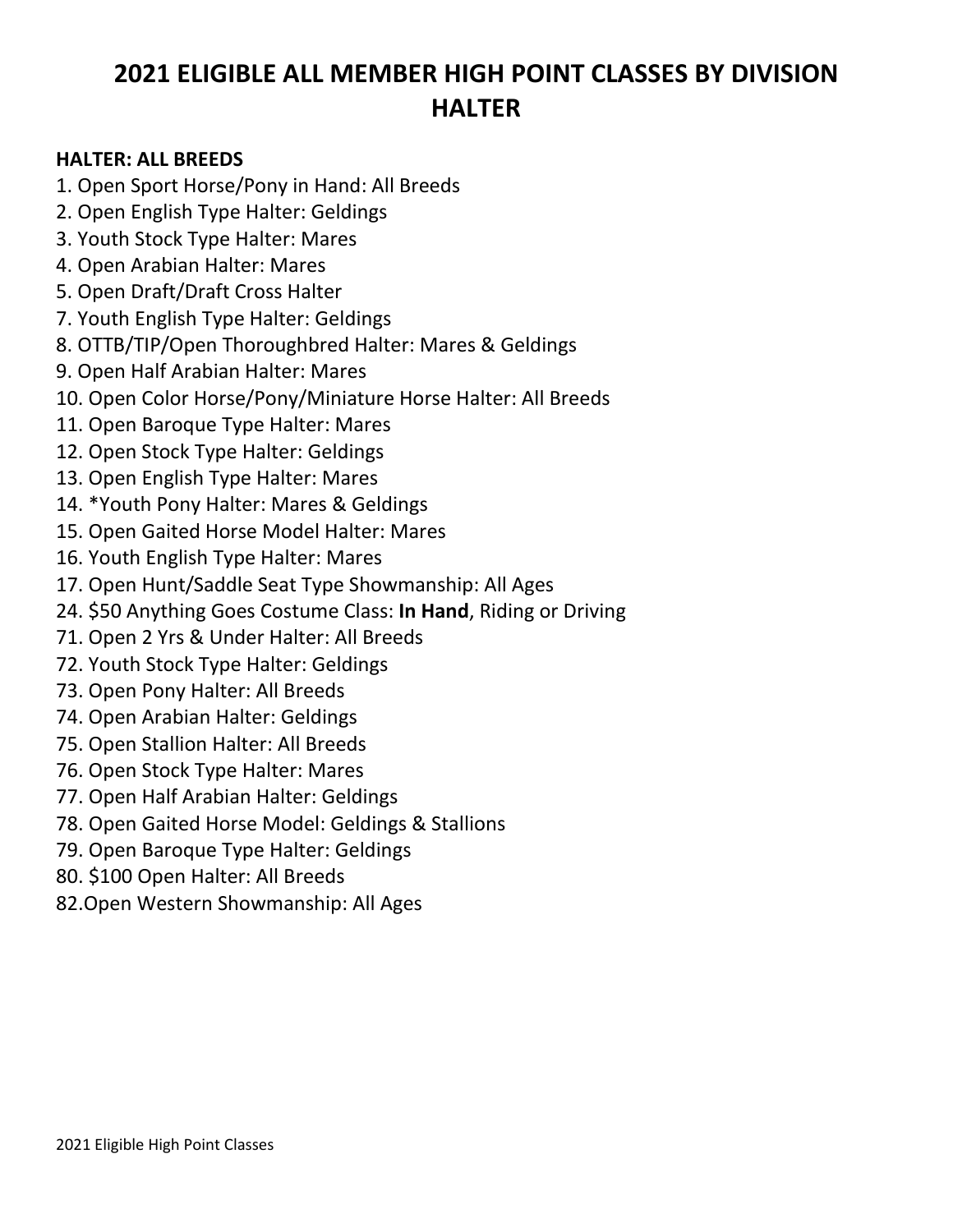## **2021 ELIGIBLE ALL MEMBER HIGH POINT CLASSES BY DIVISION ENGLISH/SADDLE SEAT PERFORMANCE**

#### **ENGLISH PERFORMANCE: ALL NON-GAITED BREEDS**

- 19. Open Draft/Draft Cross Pleasure Driving: W/T
- 21. Open Light Horse Pleasure Driving: W/Pleasure Trot/Road Trot
- 22. \*\* Restricted 10 Yrs & Under Equitation: Walk, Any Seat: Helper Required
- 23. Open Walk, Whoa & Back Up
- 24. \$50 Anything Goes Costume Class: In Hand, **Riding or Driving**
- 25. Beginner Hunt/Saddle Seat Equitation: W/T/C, 13 Yrs & Up
- 27\*\* Restricted Non-Gaited Saddle Seat Pleasure: W/T
- 29. Beginner Hunt/Saddle Seat Pleasure: W/T/C, 13 Yrs & Up
- 32. Beginner Hunt/Saddle Seat Equitation: W/T/C, 12 Yrs & Under
- 34. Open Green Horse/Pony: W/T or W/J Any Seat
- 35. Open Baroque Type English Pleasure: W/T/C
- 36. Beginner Hunt/Saddle Seat Pleasure: W/T/C, 12 Yrs & Under
- 38. Open Arabian Country English Pleasure: W/T/C
- 39. Beginner Hunt/Saddle Seat Equitation Championship: W/T/C: All Ages, No Qualifications
- 42. Beginner Hunt/Saddle Seat Pleasure Championship: W/T/C, All Ages, No Qualifications
- 44. \$50 Open Non-Gaited Saddle Seat Pleasure: W/T
- 48. Youth Non-Gaited Saddle Seat Pleasure: W/T
- 51. Open Half Arabian Country English Pleasure: W/T/C
- 52. Open Jr. Horse/Pony Snaffle Bit 5 Yrs & Under: W/T/C or W/J/L
- 54. Open Non-Gaited Saddle Seat Pleasure: W/T/C
- 55. Open Draft/Draft Cross Pleasure: W/T or W/J, Any Seat
- 56.\*\*10 Yrs & Under Pleasure: W/T or W/J, Any Breed, HELPER REQUIRED
- 57. Open Green Horse/Pony: W/T/C or W/J/L, Any Seat
- 65. Adults 19 Yrs & Over Horse/Pony Pleasure: W/T/C or W/J/L
- 68. Adults Old Timers Over 50 Yrs: W/T or W/J, Any Seat
- 86. Open Rescue Horse/Pony: W/T or W/J, All Breeds
- 87. Open Arabian/Half Arabian Native Costume
- 88. Beginner Hunt/Saddle Seat Pleasure: W/T, 10 Yrs & Under, HELPER REQUIRED
- 91. Beginner Hunt/Saddle Seat Equitation: W/T, 10 Yrs & Under, HELPER REQUIRED
- 94. Youth Non-Gaited Saddle Seat Pleasure: W/T/C
- 96. Open Draft/Draft Cross Pleasure: W/T/C or W/J/L, Any Seat
- 97. Beginner Hunt/Saddle Seat Pleasure: W/T, 11 Yrs & Over
- 99. \*\*Restricted Equitation: W/T or W/J
- 100. Beginner Hunt/Saddle Seat Equitation: W/T, 11 Yrs & Over
- 102. Open Hunt/Saddle Seat Equitation: W/T/C
- 104. Beginner Hunt/Saddle Seat W/T Pleasure Championship: All Ages, No Qualifications
- 2021 Eligible High Point Classes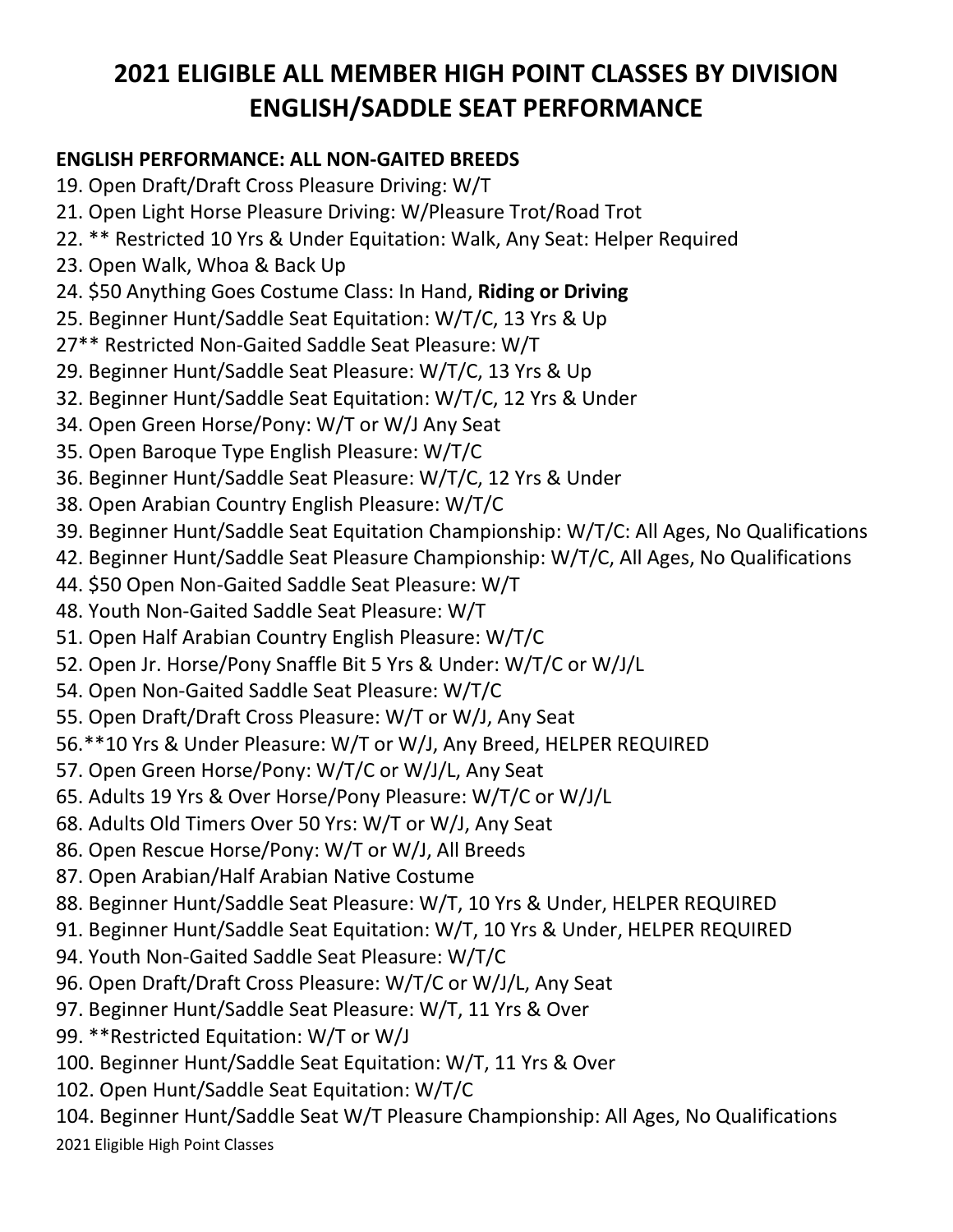- 105. \$50 Open Non-Gaited Saddle Seat Pleasure: W/T/C
- 106. Beginner Hunt/Saddle Seat W/T Equitation Championship: All Ages, No Qualifications
- 108. Youth Pony Pleasure: W/T or W/J, Any Seat
- 109. Youth Hunt/Saddle Seat Equitation: W/T/C
- 114. Youth Pleasure: W/T or W/J, Any Seat
- 117. Open Non-Gaited Saddle Seat Pleasure: W/T
- 122. Hunter Hack Cross Rails: 12" Height
- 124. Very Green Thoroughbred/Open Jumping: 24" Maximum Height
- 126. Open Jumping: 2 '3" Maximum Height
- 128. Open Jumping: 2' 3" Maximum Height

## **2021 ELIGIBLE ALL MEMBER HIGH POINT CLASSES BY DIVISION**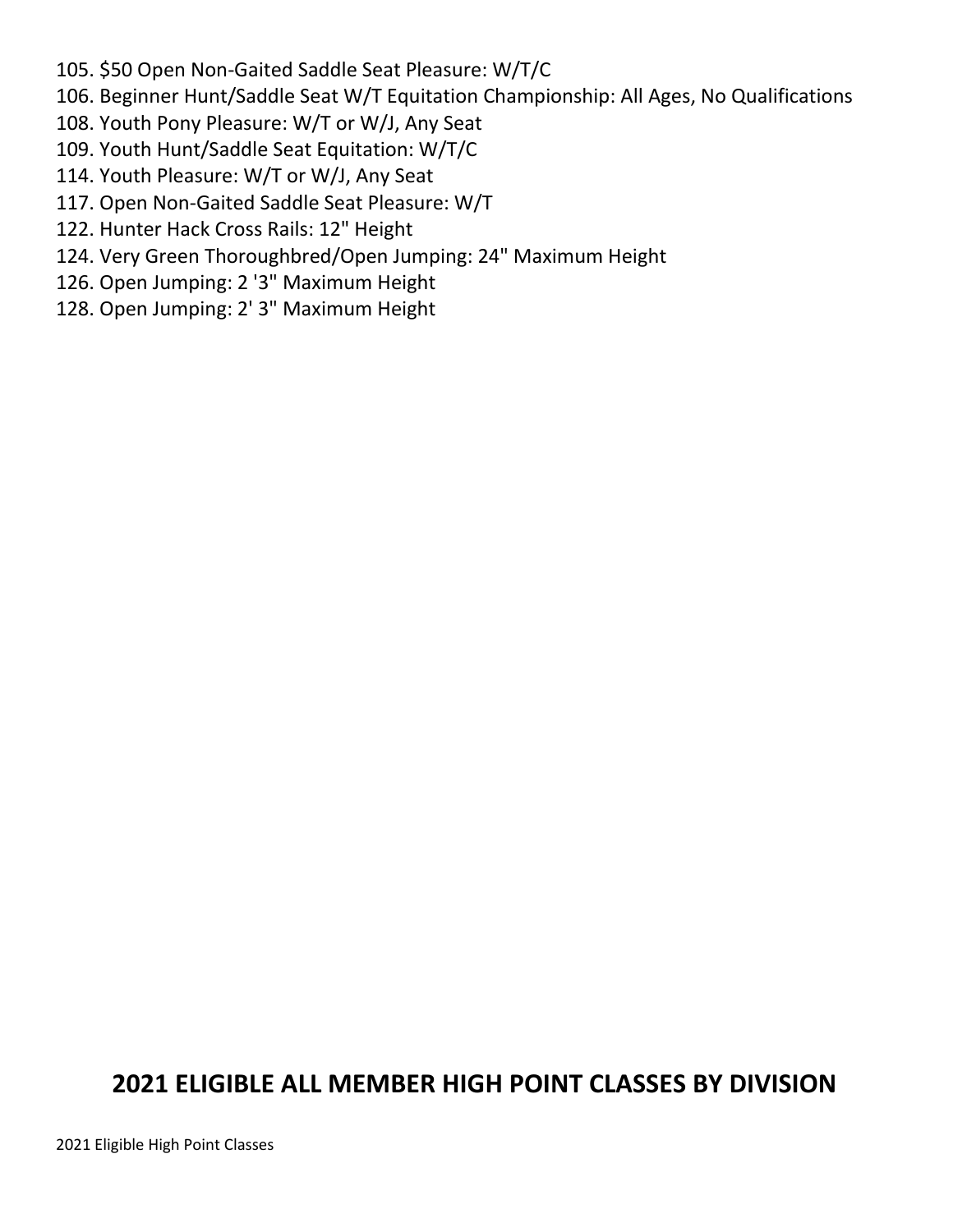### **HUNT SEAT PERFORMANCE**

#### **HUNT SEAT PERFORMANCE: ALL BREEDS**

- 19. Open Draft/Draft Cross Pleasure Driving: W/T
- 21. Open Light Horse Pleasure Driving: W/Pleasure Trot/Road Trot
- 22. \*\* Restricted 10 Yrs & Under Equitation: Walk, Any Seat: Helper Required
- 23. Open Walk, Whoa & Back Up
- 24. \$50 Anything Goes Costume Class: In Hand, **Riding or Driving**
- 25. Beginner Hunt/Saddle Seat Equitation: W/T/C, 13 Yrs & Up
- 26. Youth Hunt Seat Pleasure: W/T
- 28. Open Hunt Seat Pleasure: W/T
- 29. Beginner Hunt/Saddle Seat Pleasure: W/T/C, 13 Yrs & Up
- 32. Beginner Hunt/Saddle Seat Equitation: W/T/C, 12 Yrs & Under
- 33. OTTB/TIP/Open Thoroughbred English Pleasure: W/T
- 34. Open Green Horse/Pony: W/T or W/J Any Seat
- 35. Open Baroque Type English Pleasure: W/T/C
- 36. Beginner Hunt/Saddle Seat Pleasure: W/T/C, 12 Yrs & Under
- 39. Beginner Hunt/Saddle Seat Equitation Championship: W/T/C: All Ages, No Qualifications
- 42. Beginner Hunt/Saddle Seat Pleasure Championship: W/T/C, All Ages, No Qualifications
- 45. Open Color Horse/Pony Hunt Seat Pleasure: W/T/C
- 46. Open Hunt Seat Pleasure: W/T/C
- 47. OTTB/TIP/Open Thoroughbred English Pleasure: W/T/C
- 49. Youth Hunt Seat Pleasure: W/T/C
- 50. Open Stock Type Hunt Seat Pleasure: W/T/C
- 52. Open Jr. Horse/Pony Snaffle Bit 5 Yrs & Under: W/T/C or W/J/L
- 53. \$50 Open Hunt Seat Pleasure: W/T
- 55. Open Draft/Draft Cross Pleasure: W/T or W/J, Any Seat
- 56.\*\*10 Yrs & Under Pleasure: W/T or W/J, Any Breed, HELPER REQUIRED
- 57. Open Green Horse/Pony: W/T/C or W/J/L, Any Seat
- 65. Adults 19 Yrs & Over Horse/Pony Pleasure: W/T/C or W/J/L
- 68. Adults Old Timers Over 50 Yrs: W/T or W/J, Any Seat
- 86. Open Rescue Horse/Pony: W/T or W/J, All Breeds
- 87. Open Arabian/Half Arabian Native Costume
- 88. Beginner Hunt/Saddle Seat Pleasure: W/T, 10 Yrs & Under, HELPER REQUIRED
- 91. Beginner Hunt/Saddle Seat Equitation: W/T, 10 Yrs & Under, HELPER REQUIRED
- 93. \$50 Open Hunt Seat Pleasure: W/T/C
- 95. \*\*Restricted Hunt Seat Pleasure: W/T
- 96. Open Draft/Draft Cross Pleasure: W/T/C or W/J/L, Any Seat
- 97. Beginner Hunt/Saddle Seat Pleasure: W/T, 11 Yrs & Over
- 99. \*\*Restricted Equitation: W/T or W/J
- 100. Beginner Hunt/Saddle Seat Equitation: W/T, 11 Yrs & Over
- 2021 Eligible High Point Classes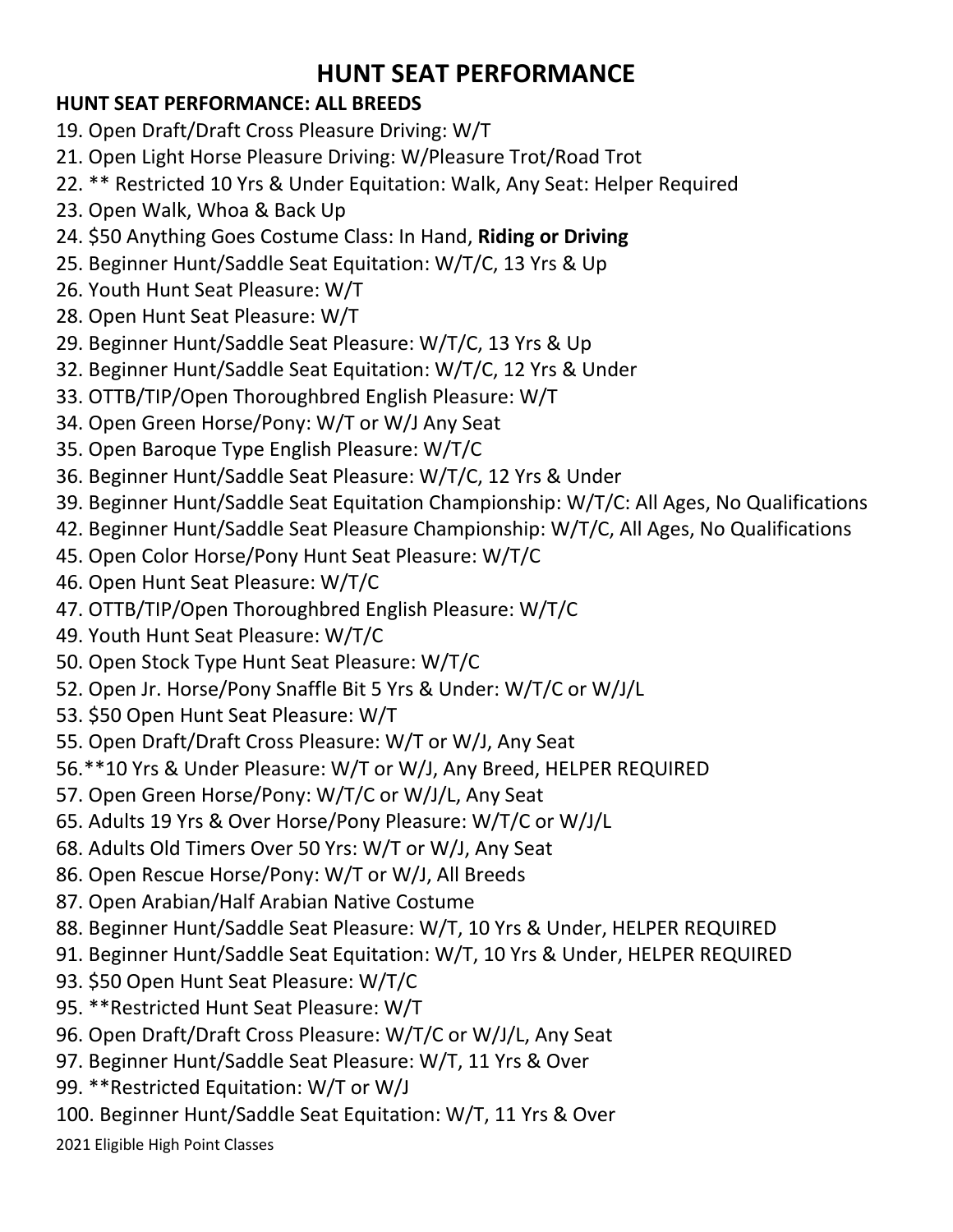- 102. Open Hunt/Saddle Seat Equitation: W/T/C
- 103. Open Stock Type English Equitation: W/T/C
- 104. Beginner Hunt/Saddle Seat W/T Pleasure Championship: All Ages, No Qualifications
- 106. Beginner Hunt/Saddle Seat W/T Equitation Championship: All Ages, No Qualifications
- 108. \*Youth Pony Pleasure: W/T or W/J, Any Seat
- 109. Youth Hunt/Saddle Seat Equitation: W/T/C
- 113. Open Sport Horse/Pony Under Saddle: W/T/C
- 114. Youth Pleasure: W/T or W/J, Any Seat
- 115. Open Half Arabian Hunt Pleasure: W/T/C
- 118. Open Arabian Hunter Pleasure: W/T/C
- 122. Hunter Hack Cross Rails: 12" Height
- 124. Very Green Thoroughbred/Open Jumping: 24" Maximum Height
- 126. Open Jumping: 2 '3" Maximum Height
- 128. Open Jumping: 2' 3" Maximum Height

### **2021 ELIGIBLE ALL MEMBER HIGH POINT CLASSES BY DIVISION WESTERN SEAT PERFORMANCE**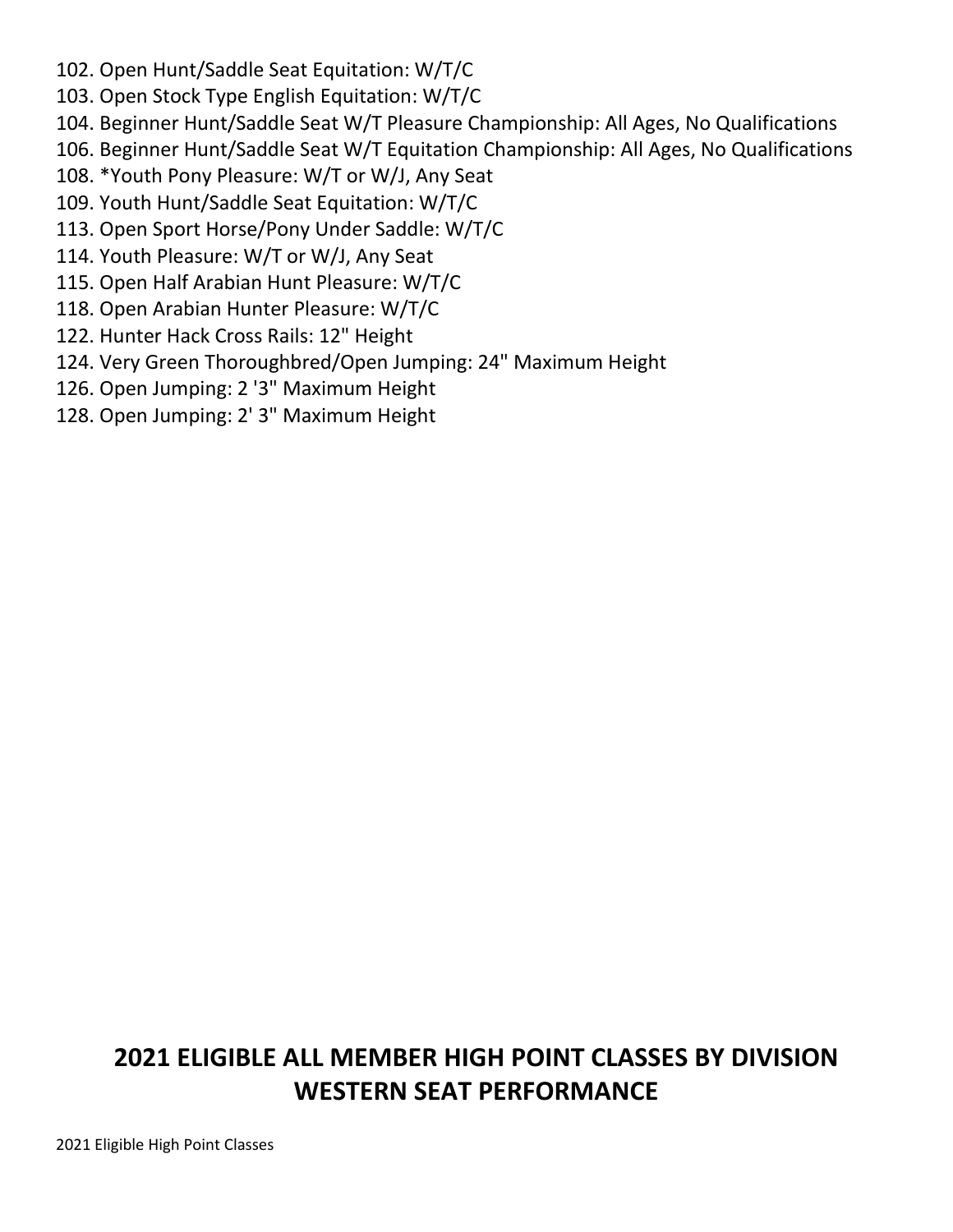#### **WESTERN PERFORMANCE: ALL BREEDS**

19. Open Draft/Draft Cross Pleasure Driving: W/T

21. Open Light Horse Pleasure Driving: W/Pleasure Trot/Road Trot

22. \*\* Restricted 10 Yrs & Under Equitation: Walk, Any Seat: Helper Required

- 23. Open Walk, Whoa & Back Up
- 24. \$50 Anything Goes Costume Class: In Hand, **Riding or Driving**

30. Youth Western Pleasure: W/J

- 34. Open Green Horse/Pony: W/T or W/J Any Seat
- 40. Open Stock Type Western Pleasure: W/J/L
- 52. Open Jr. Horse/Pony Snaffle Bit 5 Yrs & Under: W/T/C or W/J/L
- 55. Open Draft/Draft Cross Pleasure: W/T or W/J, Any Seat
- 56.\*\*10 Yrs & Under Pleasure: W/T or W/J, Any Breed, HELPER REQUIRED
- 57. Open Green Horse/Pony: W/T/C or W/J/L, Any Seat
- 58. \*\*Restricted Western Pleasure: W/J
- 60. OTTB/TIP/Open Thoroughbred Western Pleasure: W/J
- 62. \$50 Open Western Pleasure: W/J
- 63. OTTB/TIP/Open Thoroughbred Western Pleasure: W/J/L
- 65. Adults 19 Yrs & Over Horse/Pony Pleasure: W/T/C or W/J/L
- 66. Open Half Arabian Western Pleasure: W/J/L
- 67. Youth Western Pleasure: W/J/L
- 68. Adults Old Timers Over 50 Yrs: W/T or W/J, Any Seat
- 86. Open Rescue Horse/Pony: W/T or W/J, All Breeds
- 87. Open Arabian/Half Arabian Native Costume
- 90. Open Stock Type Western Equitation: W/J/L
- 96. Open Draft/Draft Cross Pleasure: W/T/C or W/J/L, Any Seat
- 98. Open Western Pleasure: W/J
- 99. \*\*Restricted Equitation: W/T or W/J
- 101. Open Western Pleasure: W/J/L
- 106. Beginner Hunt/Saddle Seat W/T Equitation Championship: All Ages, No Qualifications
- 108. \*Youth Pony Pleasure: W/T or W/J, Any Seat
- 111. Youth Western Equitation: W/J/L
- 112. Open Color Horse/Pony Western Pleasure: W/J/L
- 114. Youth Pleasure: W/T or W/J, Any Seat
- 119. Open Western Equitation: W/J/L
- 120. Open Arabian Western Pleasure: W/J/L

## **2021 ELIGIBLE ALL MEMBER HIGH POINT CLASSES BY DIVISION MINIATURE HORSE HALTER & PERFORMANCE**

#### **MINIATURE HORSE HALTER**

2021 Eligible High Point Classes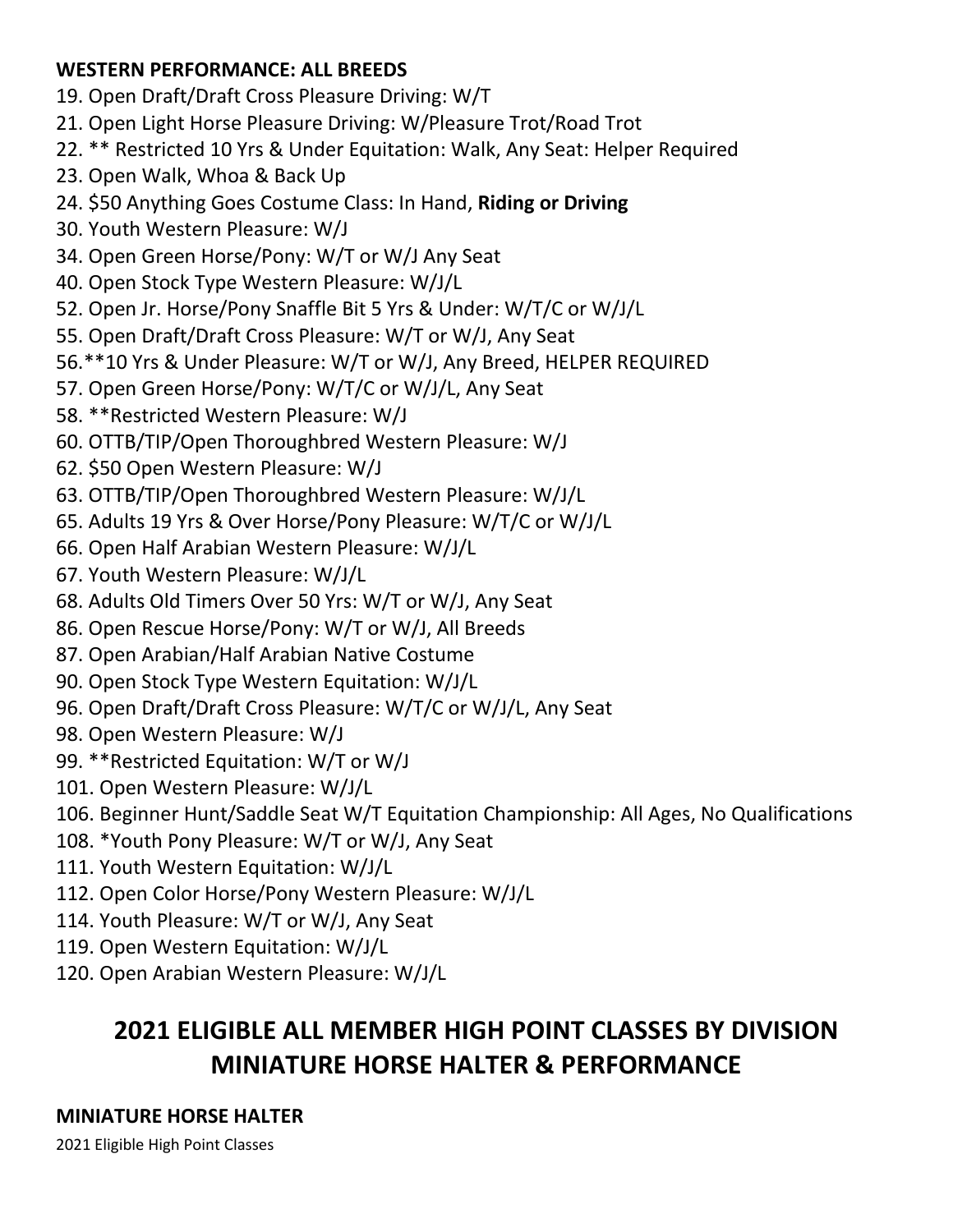- 6. Open Miniature Horse Halter
- 10. Open Color Horse/Pony/Miniature Horse Halter: All Breeds
- 17. Open Hunt/Saddle Seat Type Showmanship: All Ages
- 24. \$50 Anything Goes Costume Class: **In Hand,** Riding or Driving
- 82.Open Western Showmanship: All Ages

#### **MINIATURE HORSE PERFORMANCE**

- 20. Open Miniature Horse Pleasure Driving: W/T/Extended Trot
- 24. \$50 Anything Goes Costume Class: In Hand, Riding or **Driving**

# **ELIGIBLE ALL MEMBER HIGH POINT CLASSES BY DIVISION ENGLISH GAITED PERFORMANCE**

#### **GAITED ENGLISH PERFORMANCE: ALL BREEDS**

23. Open Walk, Whoa & Back Up

24. \$50 Anything Goes Costume Class: In Hand, **Riding or Driving**

2021 Eligible High Point Classes